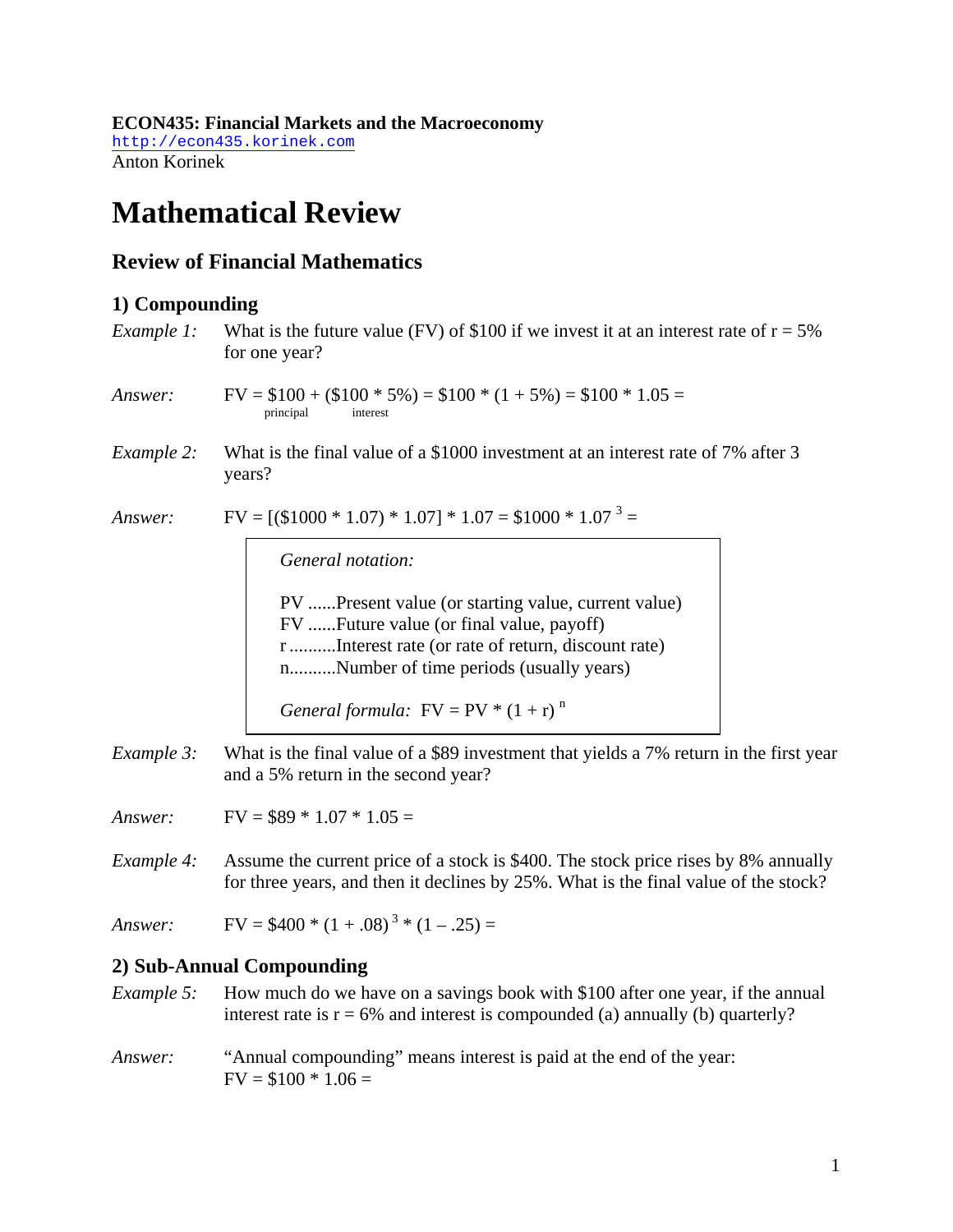"Quarterly compounding" means ¼ of the interest rate is paid every quarter:  $FV = $100 * (1 + 6\%/4) * (1 + 6\%/4) * (1 + 6\%/4) * (1 + 6\%/4) =$  $= $100 * 1.015^{4} =$ 

*General notation:*  r ..........Annual interest rate m ........Number of compounding periods per year n..........Total number of compounding periods *General formula:*  $FV = PV * (1 + r/m)^n$ 

*Example 6:* Assume you have a \$1000 balance on a credit card with no monthly payment and a 36% interest rate that is compounded monthly. What is your debt after two years?

*Answer:*  $FV = $1000 * (1 + 36\%/12)^{2*12} = $1000 * 1.03^{24} =$ 

## **3) Continuous Compounding**

The more frequently we compound interest, the faster the final value of an investment grows. The table below indicates the final value for a \$100 investment that earns an annual interest rate of  $r = 12\%$  for different compounding frequencies:

| <b>Frequency</b>         | Annual | <b>Quarterly</b> | <b>Monthly</b> | <b>Daily</b> | $\cdots$ | <b>Continuously</b> |
|--------------------------|--------|------------------|----------------|--------------|----------|---------------------|
| Compounding              |        |                  |                | 360          | $\cdots$ | $\infty$            |
| periods per year         |        |                  |                |              |          |                     |
| FV after 1 year          | 12.00  | 112.55           | 112.68         | 112.75       | $\cdots$ | 112.75              |
| <b>FV</b> after 10 years | 310.58 | 326.20           | 330.04         | 331.95       | $\cdots$ | 332.01              |

In the limit, as the number of compounding periods grows towards infinity, the formula for the final value after t years (i.e. after t\*m compounding periods) becomes:

$$
FV = \lim PV * (1 + r/m)^{t^*m} = PV * e^{r^*t}
$$

*Example 7:* How much do we have on a savings book with \$100 after one year, if the annual interest rate is  $r = 6\%$  and interest is compounded continuously?

*Answer:*  $FV = $100 * e^{-0.06} =$ 

## **4) Discounting**

*General formula:*  $PV = FV / (1 + r)^{n}$ 

*Example 8:* What is the present value of a final payoff of \$105 in one year from now, given an interest rate of 5%?

*Answer:*  $PV = $105 / (1 + .05) =$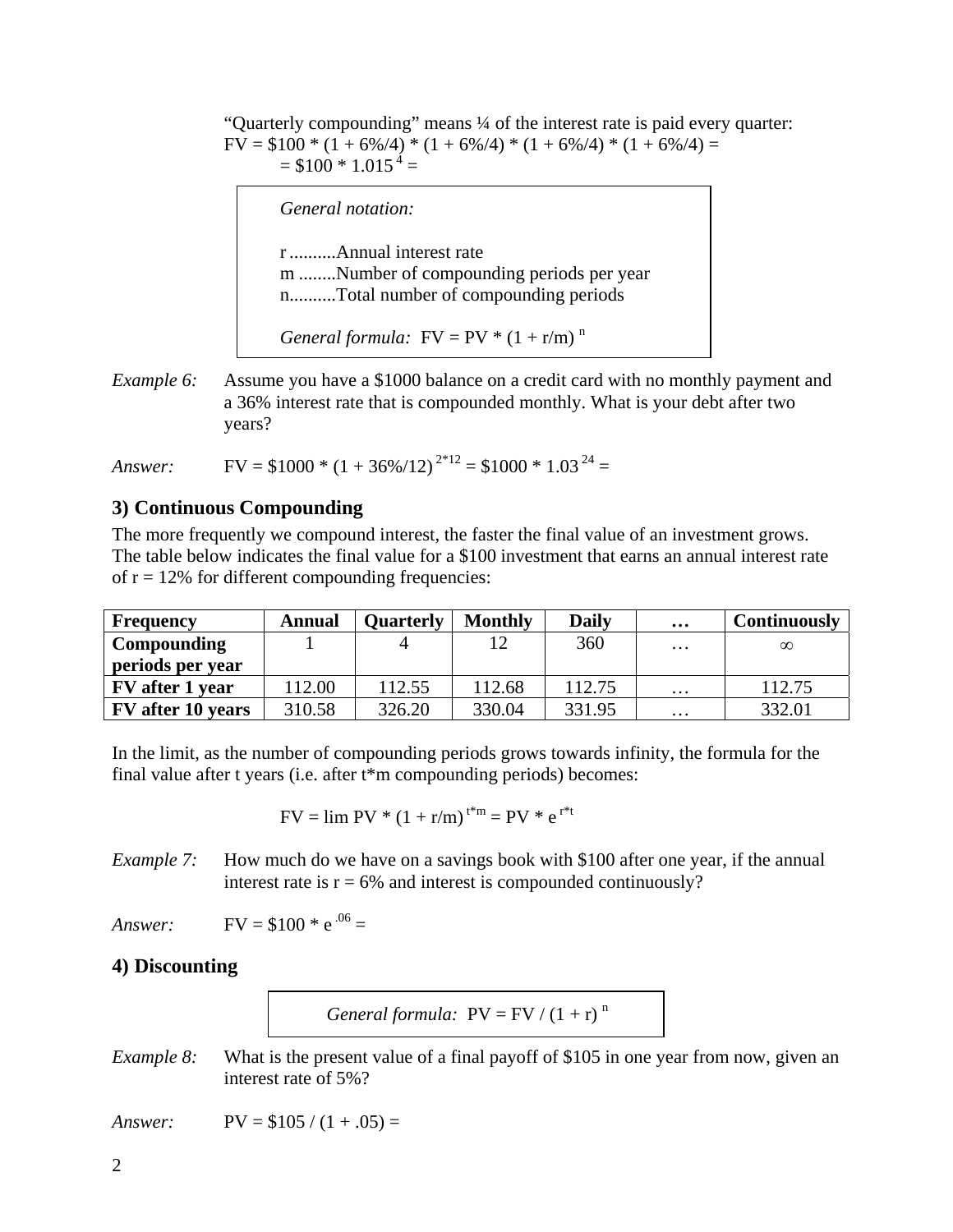*Example 9:* How much money do you have to put into a savings account now if you want to have \$100,000 when you retire in 30 years, given an interest rate of 5%?

*Answer:*  $PV = $100,000 / 1.05^{30} =$ 

## **5) Rates of Return**

*Example 10:* You bought a stock for \$400 and sold it for \$440 a year later. What was the return?

| Answer: | $r = $440 \div 400 - 1 =$                                  |  |  |  |  |
|---------|------------------------------------------------------------|--|--|--|--|
|         | General formula: $1 + r = \sqrt[n]{\text{FV}} / \text{PV}$ |  |  |  |  |
|         |                                                            |  |  |  |  |

*Example 11:* You bought a stock for \$400 and sold it for \$480 two years later. What was the total rate of return? What was the annual rate of return?

*Answer:* Total rate of return =  $$480 / $400 - 1 =$ Annual rate of return =  $\sqrt[2]{\$480 \cdot \$400} - 1 =$ 

*Example 12:* You bought a stock for \$400 and sold it for \$800 ten years later. What was the total rate of return? What was the annual rate of return?

| Answer: | Total rate of return $= $800 / $400 - 1 =$                   |
|---------|--------------------------------------------------------------|
|         | Annual rate of return = $\sqrt[10]{\$800 \cdot \$400} - 1 =$ |

## **6) Geometric Series**

*Example 13:* You put \$500 into a savings book at year-end for each of four years. What will be the final value, given an interest rate of 5%?

*Answer:*  $FV = $500 * 1.05^3 + $500 * 1.05^2 + $500 * 1.05 + $500 =$ year 1 year 2 year 3 year 4

*General notation:* 

FV ......Final value P .........Amount of yearly payment (at year-end) r ..........Interest rate n..........Number of payments

*General formula:*  $FV = P^*$ *r*  $(1 + r)^n - 1$ 

Answer 2: 
$$
FV = $500 * \frac{1.05^4 - 1}{.05} =
$$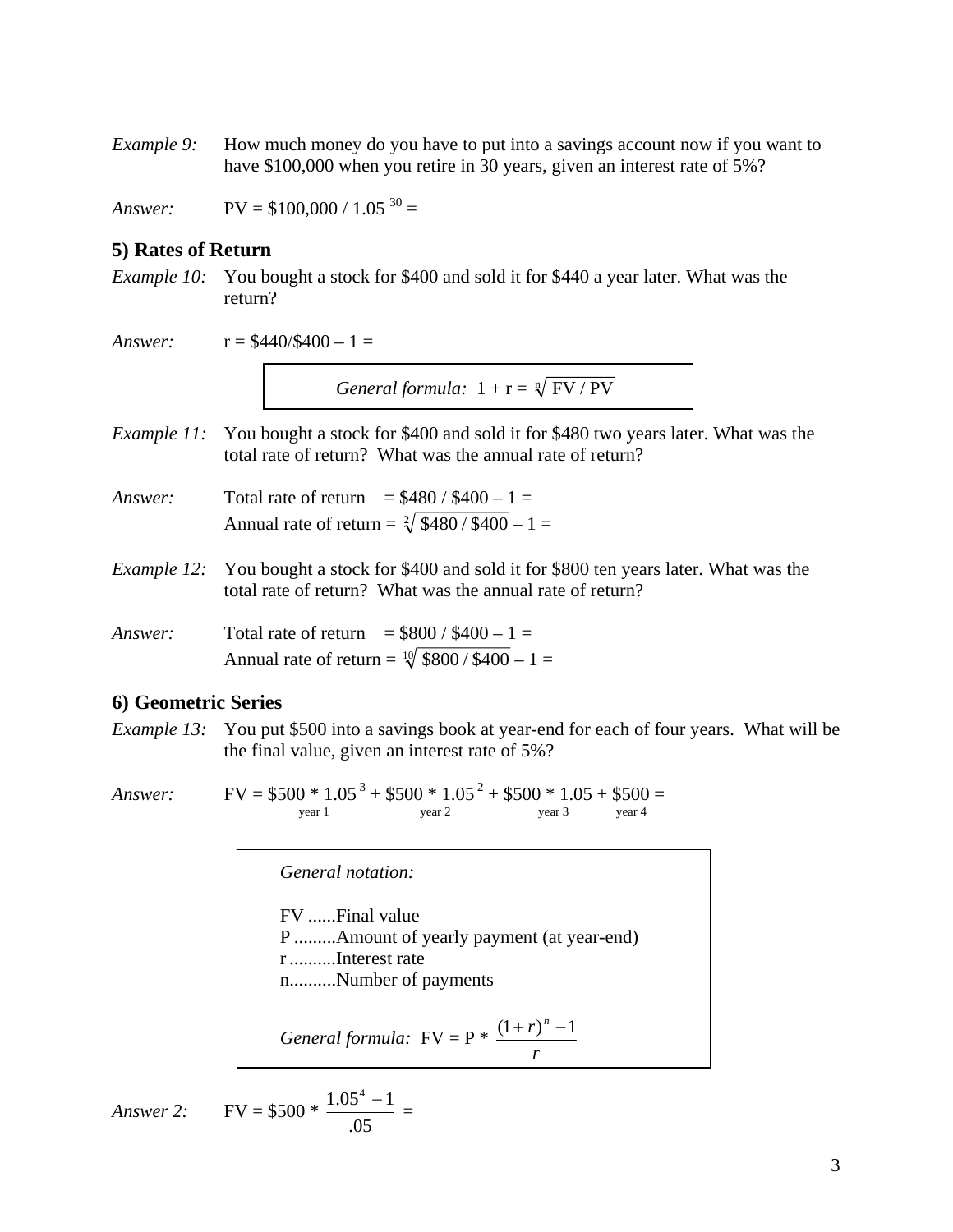*Example (ctd.):* If you save the \$500 at the beginning of each year instead of at year-end, what is the final value?

Answer: FV =  $$500 * 1.05^4 + $500 * 1.05^3 + $500 * 1.05^2 + $500 * 1.05 =$ year 1 year 2 year 3 year 4  $= $500 *1.05 * \frac{1.05}{.05}$  $\frac{1.05^4 - 1}{2.5} =$ 

*Example 14:* You win a yearly payment of \$1000 (at year-end) from a lottery for the next 20 years. What is the present value of this, given an interest rate of 4%?

*Answer:*  $FV = $1000 * \frac{1.04^{20} - 1}{200} =$ .04  $$1000 * 1.04^{20} - 1$  $PV = FV / 1.04^{20} =$ 

## **Review of Statistics**

#### **7) Random Variables**

*Definition:* A random variable can take different values depending on some (random) state of nature. We describe a random variable X with a set of n possible outcomes  $\{x_1, x_2, \ldots x_n\}$  that occur with probabilities  $\{p_1, p_2, \dots, p_n\}$  each.

| <i>Example 15:</i> $D =$ outcome of rolling a die:<br>$n = 6$ possible outcomes: $d_1 = 1$ , $d_2 = 2$ , $d_6 = 6$ with probability $p_i = 1/6$ each       |
|------------------------------------------------------------------------------------------------------------------------------------------------------------|
| <i>Example 16:</i> $X =$ outcome of a coin toss:<br>$n = 2$ possible outcomes: $x_1 = 0$ if head or $x_2 = 1$ if tail with probability $p_i = \frac{1}{2}$ |

*Example 17:*  $S = price of a stock:$  $n = 4$  possible outcomes:  $s_i \in \{50, 80, 100, 130\}$  with probabilities  $\{.1, .1, .5, .3\}$ 

#### **8) Expected Value**

*Definition:* The expected value E[X] captures the "average" realization of a random variable X.

*General formula:* 
$$
E[X] = p_1 * x_1 + p_2 * x_2 + ... + p_n * x_n = \sum_i p_i x_i
$$

*Example 18:* Coin toss:  $E[X] = \frac{1}{2} \times 0 + \frac{1}{2} \times 1 =$ 

*Example 19:* Rolling a die:  $E[X] = 1/6*1 + 1/6*2 + 1/6*3 + 1/6*4 + 1/6*5 + 1/6*6 =$ 

*Example 20:* Stock price:  $E[P] = .1*50 + .1*80 + .5*100 + .3*130 =$ 

A few useful results (for random variables X and Y and constants a and b):

- $\bullet$  E[a] = a
- $E[a*K + b*Y] = a*E[X] + b*E[Y]$
- $\bullet$  E[X E[X]] = 0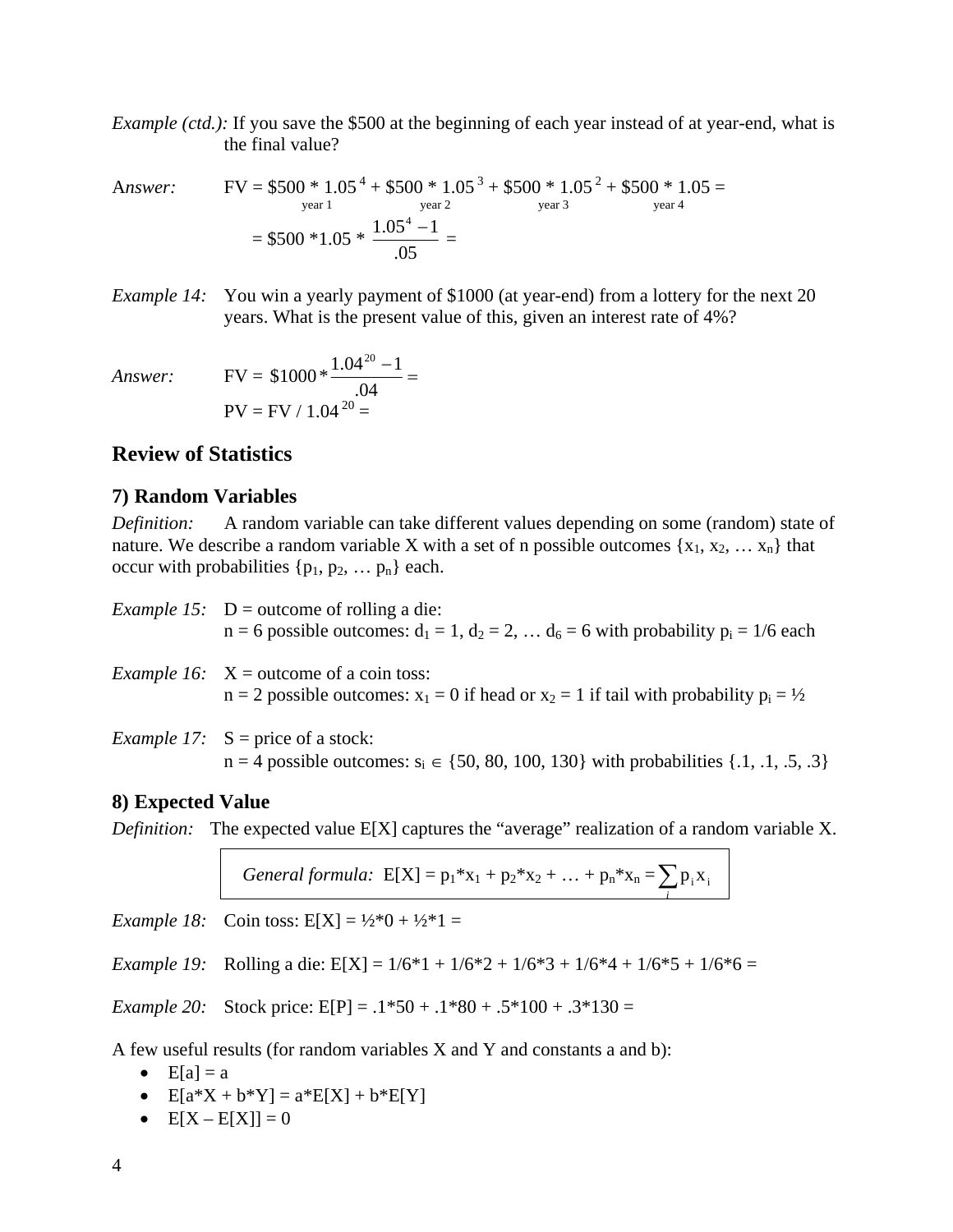## **9) Variance**

*Definition:* The variance Var(X) or  $\sigma_X^2$  measures how much a random variable is dispersed around its expected value. More specifically, it captures the average squared deviation of a random variable from its expected value.

*General formula:*  $Var(X) = E[(X - E[X])^2] =$  $= p_1 * (x_1 - E[X])^2 + p_2 * (x_2 - E[X])^2 + ... + p_n * (x_n - E[X])^2 =$  $=\sum_{i} p_i (x_i - E[X])^2$ 

*Example 21:* Stock price P:

 $Var(P) = .1*(50 - 102)^{2} + .1*(80 - 102)^{2} + .5*(100 - 102)^{2} + .3*(130 - 102)^{2} =$ 

A few *useful results* (for a random variable X and a constant a):

- $\bullet$  Var(a) = 0
- $Var(a*K) = a^{2*}Var(X)$
- $Var(X + a) = Var(X)$

*Definition:* The standard deviation  $\sigma_X$  of a random variable X is the square root of its variance  $\sigma^2$ <sub>X</sub>.

*Example* 22:  $\sigma_P = \sqrt{\sigma_P^2} =$ 

## **10) Covariance and Correlation**

*Definition:* The covariance Cov(X, Y) or  $\sigma_{X,Y}$  measures the extent to which two random variables move together (co-move). It is positive if the random variables usually tend to move in the same direction, and negative if they tend to move in opposite directions.

*General formula:*  $Cov(X, Y) = E[(X - E[X])^*(Y - E[Y])] =$  $= p_1 * (x_1 - E[X])^* (y_1 - E[Y]) + ... + p_n * (x_n - E[X])^* (y_n - E[Y]) =$  $=\sum_{i} p_i (x_i - E[X])(y_i - E[Y])$ 

A few *useful results* (for random variables X and Y and positive constants a and b):

- $\bullet$  Cov(X, a) = 0
- $Cov(X, X) = Var(X)$
- $\bullet$  Cov(X, Y) = Cov(Y, X)
- $Cov(X + a, Y + b) = Cov(X, Y)$
- $Cov(a*K, b*Y) = a*b*Cov(X, Y)$
- $Var(X + Y) = Var(X) + Var(Y) + 2*Cov(X, Y)$

*Definition:* The correlation Corr(X,Y) or  $\rho_{X,Y}$  normalizes the covariance by dividing it through the standard deviations  $\sigma_X$  and  $\sigma_Y$  so that it always lies between –1 and +1. If  $Corr(X, Y) = -1$ , then the two random variables X and Y always move in opposite directions; if  $Corr(X, Y) = 0$ , then they move independently from each other, i.e. they are *uncorrelated*, and if Corr(X,Y) = 1, then they always move in the same direction, i.e. they are *perfectly correlated.*